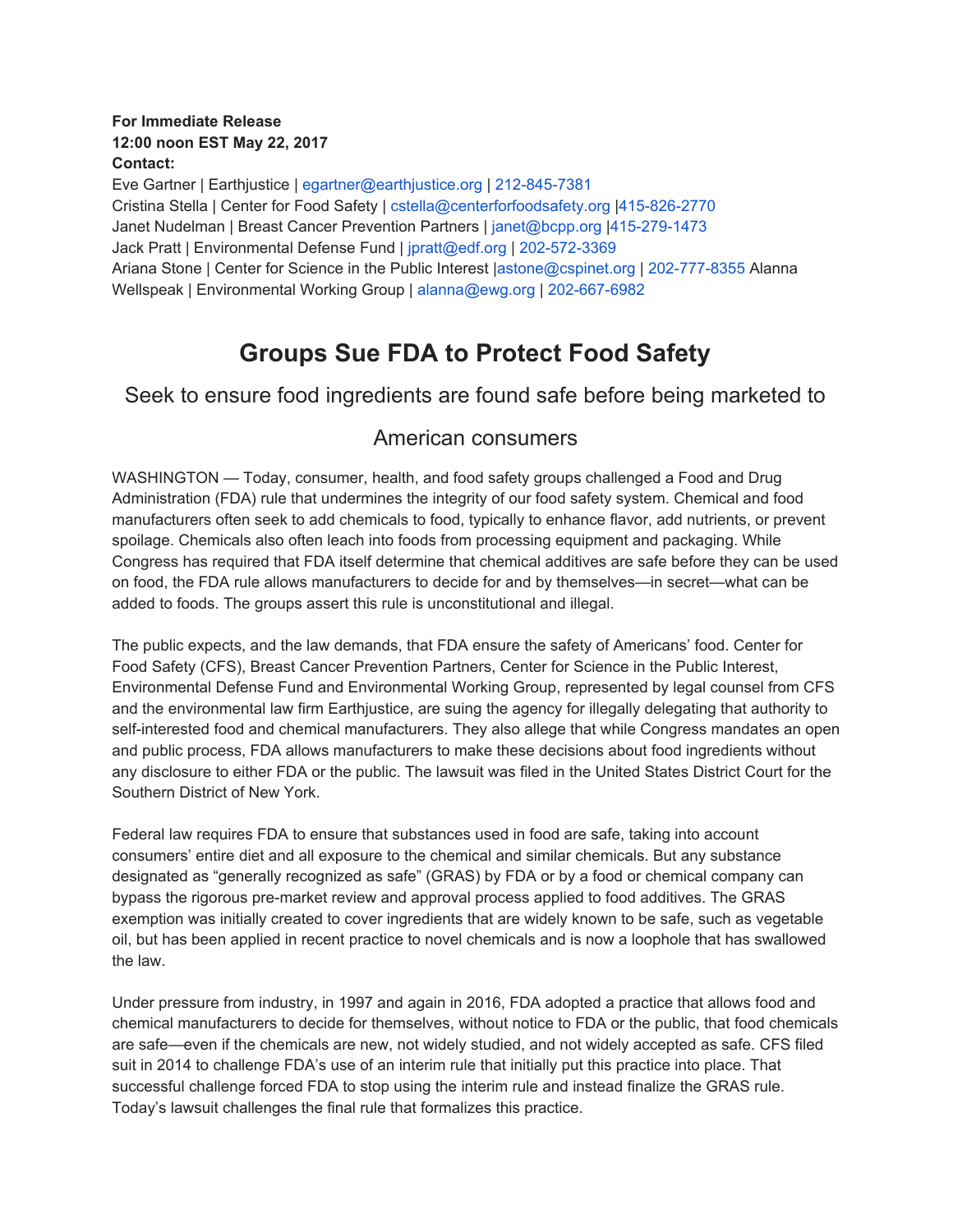Independent watchdogs have criticized the GRAS system for being rife with industry conflicts of interest because the vast majority of GRAS determinations are made by either the manufacturers themselves or their hired consultants. Moreover, the current system that allows secret GRAS determinations makes it nearly impossible for FDA or manufacturers to assess the cumulative effect of all similar chemicals on consumers—as the law requires.

The GRAS exception is overwhelming the food safety system. An independent study by the Pew Charitable Trusts found that almost all new chemicals added to food over the last decade were deemed by manufacturers to be GRAS. Today an estimated 3,000 chemicals that have never been scrutinized by the FDA are in use.

#### **Quotes:**

"FDA has a duty to ensure the products we buy and feed our families are safe," said Cristina Stella, staff attorney for the Center for Food Safety and co-counsel in the case. "The secretive GRAS system makes it impossible for FDA to carry out its core responsibility to the public."

"Processed foods are a part of almost every family's diet, and we deserve to know what chemicals companies are putting in our food," said Earthjustice attorney and co-counsel Eve Gartner. "Many take it for granted that FDA will make sure our food is safe, but under the current policy, the government is turning this authority over to the very industry it's meant to watch over. To say this is letting down American consumers is an understatement."

"Independent polling by the International Food Information Council Foundation recently confirmed, unsurprisingly, that American consumers don't want cancer-causing chemicals in or around their food," said Janet Nudelman, Director of Program and Policy for Breast Cancer Prevention Partners. "Consumers assume the FDA is making sure their food and food packaging is safe and free of chemicals linked to cancer and other threats to human health. Unfortunately, under this secret GRAS system, consumers can't rely on the FDA's protection of food safety."

"Most Americans would be shocked to learn that FDA allows novel chemicals onto the market without a safety review," said Tom Neltner, chemicals policy director at Environmental Defense Fund. "Yet, FDA's practice on GRAS additives flouts the law and leaves the agency unaware of what chemicals are being added to our food and with no way to ensure that these additives— and the food that contains them—are safe."

"It is outrageous that FDA continues to try to duck its clear obligation to make sure our food is safe," said Laura MacCleery, an attorney for the Center for Science in the Public Interest. "FDA knows it lacks the information necessary to protect the food supply or even know what's in our food, but instead of doing what the law and Congress require, they have, shamefully, just given up."

"Chemical and food processing industries should not be in charge of saying whether or not food is safe. Industry has their bottom line profits in mind, not consumer or environmental safety," said Tina Sigurdson, Assistant General Counsel for the Environmental Working Group. "Leaving it up to industry to regulate itself is a classic case of the fox guarding the henhouse, at the expense of public health."